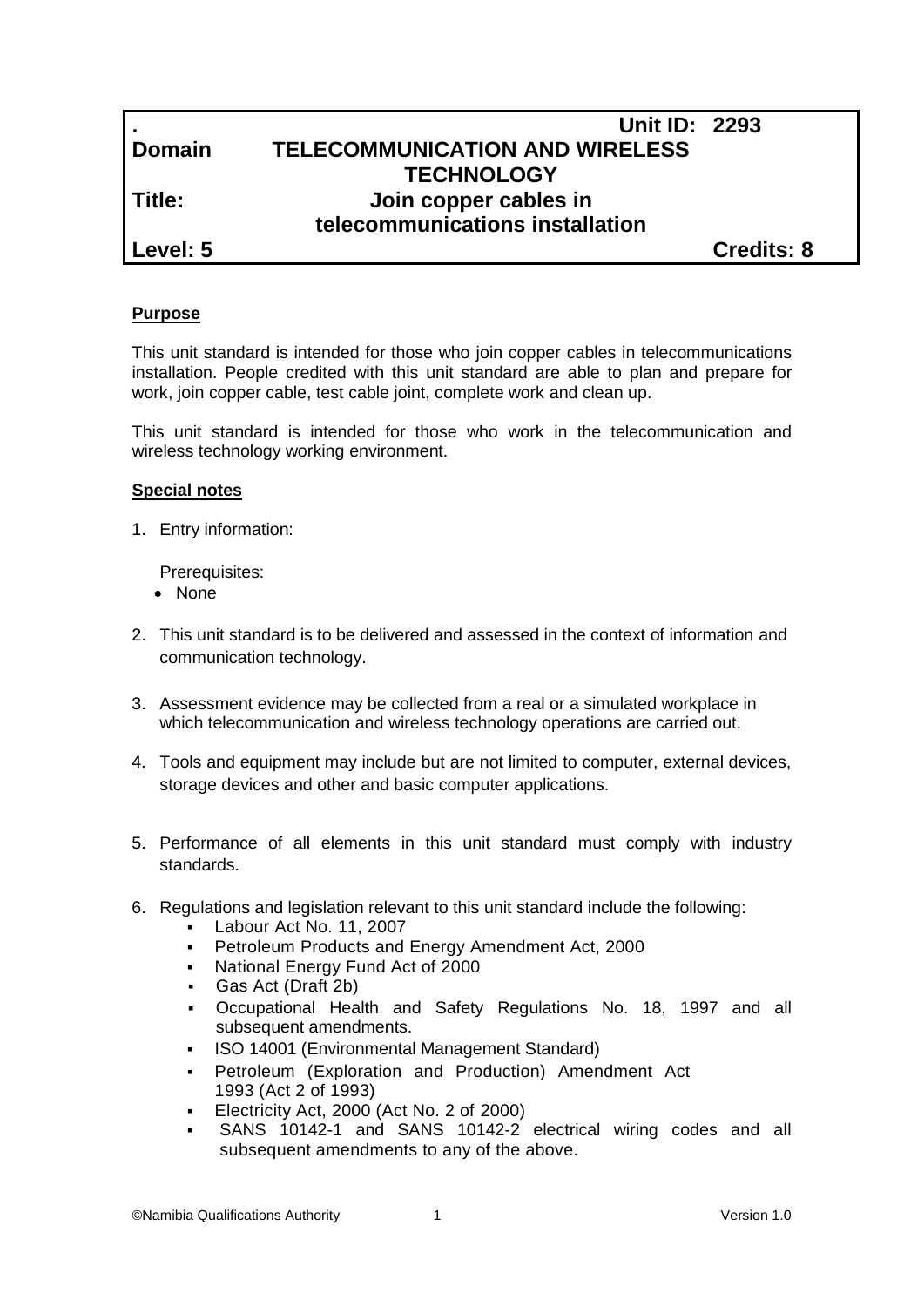# **Quality Assurance Requirements**

This unit standard and others within this subfield may be awarded by institutions which meet the accreditation requirements set by the Namibia Qualifications Authority and the Namibia Training Authority and which comply with the national assessment and moderation requirements. Details of specific accreditation requirements and the national assessment arrangements are available from the Namibia Qualifications Authority on [www.namqa.org](http://www.namqa.org/) and the Namibia Training Authority on [www.nta.com.na.](http://www.nta.com.na/)

# **Elements and Performance Criteria**

# **Element 1: Plan and prepare for work**

# **Range**

Planning and preparation is to include but is not limited to worksite inspection, equipment defect identification, assessment of conditions and hazards and determination of work requirements.

### **Performance Criteria**

- 1.1 Work instructions, including plans, specifications, quality requirements and operational details are obtained, confirmed and applied.
- 1.2 Safety requirements are followed in accordance with safety plans and policies.
- 1.3 Sign and barricade requirements are identified and adhered to.
- 1.4 Tools and equipment are selected according to requirements of the job,
- 1.5 Faulty tools and equipment are checked for serviceability.
- 1.6 Required material quantities to the work application are identified, obtained, prepared, safely handled and located ready for use.
- 1.7 Environmental protection requirements are identified and applied.

# **Element 2: Join copper cable**

#### **Performance Criteria**

- 2.1 Joints are completed in a methodical manner to ensure full continuity is restored to cable.
- 2.2 Cable joints are conforming to manufacturer requirements and relevant industry standards.
- 2.3 Copper cable Joints are water proofed and vermin proofed to avoid damage during expected operating conditions.
- 2.4 Jointed cable is supported to ensure effective curing and alignment.